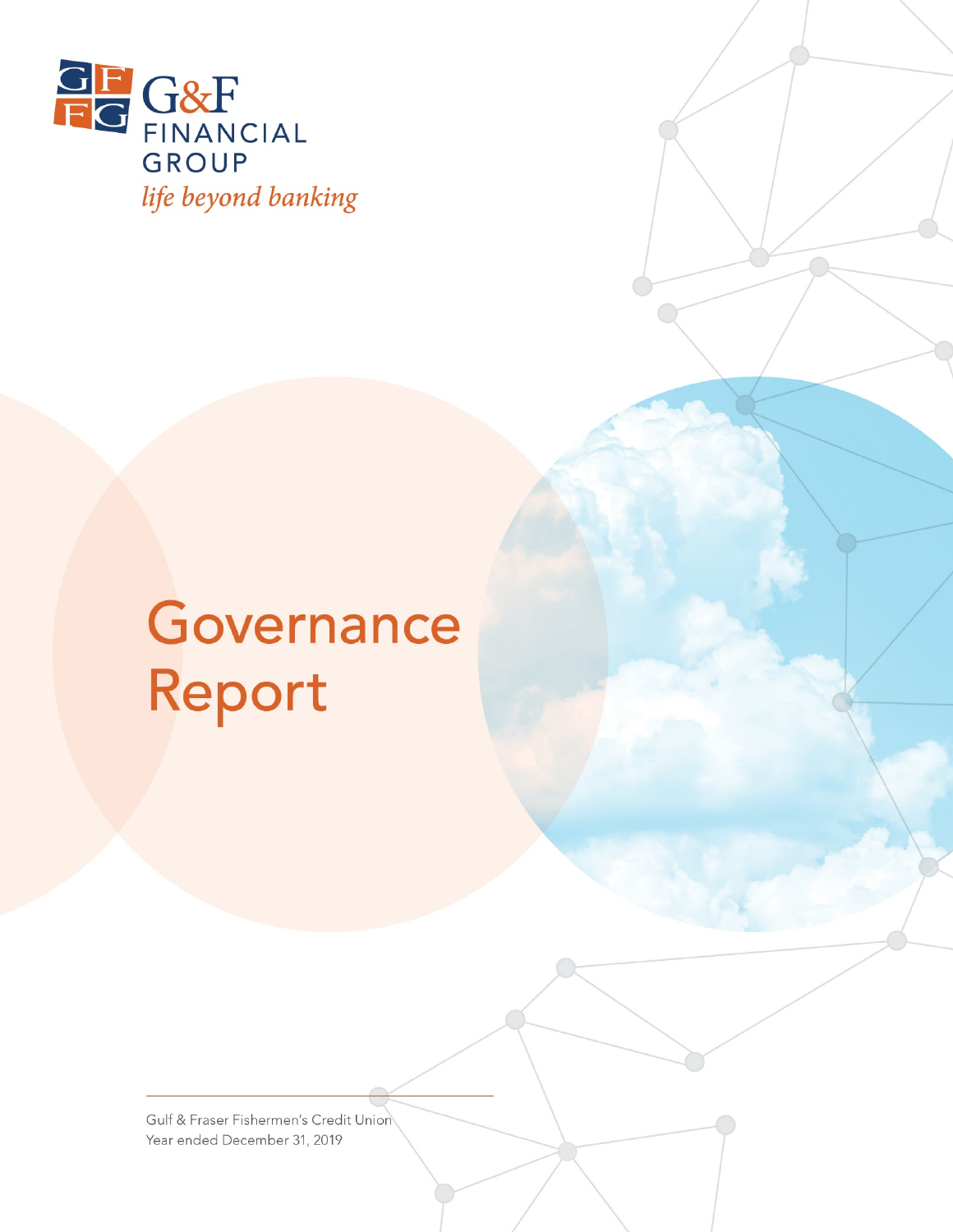

**GULF AND FRASER FISHERMEN'S CREDIT UNION**

**2019 ANNUAL REPORT**

## **Governance Report**

2019 was an exceptional year for G&F as we had record earnings from operations and far exceeded our targets for deposits, loans and overall assets. We implemented the foundation to our digital future with the Forge and Salesforce platform. These systems are the backbone of a seamless banking experience for our members so they can interact with us where and when they choose.

The Board of Directors (The Board) demonstrate a standard of progressive corporate governance committed to the continuous evolution of their oversight practices enabling a standard of governance excellence. The Board envisions the credit union becoming the primary source of, and first choice for, financial products and services for our members through service excellence. As Directors and as a Board, this vision will be achieved through continuous improvement and professional development. One initiative to support this was the review of best governance practices facilitated by an external third-party consultant. The purpose of the assessment was to thoroughly evaluate governance practices and overall structure of the Board, Board Committees, and Director remuneration. The result of this assessment led to decreasing the Board size, removing the position of second vice chair and one committee, as well as adjusting the Board remuneration to be competitive with Canadian credit unions of our asset size and complexity.

The Board continues to strengthen board and individual director development ensuring that their knowledge and skills are relevant to our dynamic industry. During 2019, the Board initiated a number of education sessions including Best Practices for CEO Succession, Open Banking, and a Federated Banking model. In 2019, Directors also represented G&F Financial Group at the Canadian Credit Union Association Conference, the Credit Union Education Society Open Banking Forum, as well as the Central 1 Member Forum. The Board of Directors also participated in the Back-Office Collaborative Excellence Day Conference where they engaged and collaborated with other credit unions and industry partners. The Board of Directors also have industry subject matter experts present on a variety of current and emerging topics ensuring the directors remain well informed.

In the later part of 2019, the Board of Directors reviewed the three-year strategic plan with management to reaffirm key priorities, organizational goals and commitments to allow the Credit Union to continue to grow and provide exceptional service to our members.

The Board is committed to adopting processes and policies to ensure transparency and accountability in decisionmaking, ethical business practices and a commitment to community and social development. They hold themselves accountable, both as Directors and as a Board, for adhering to the highest standards of Board professionalism and performance.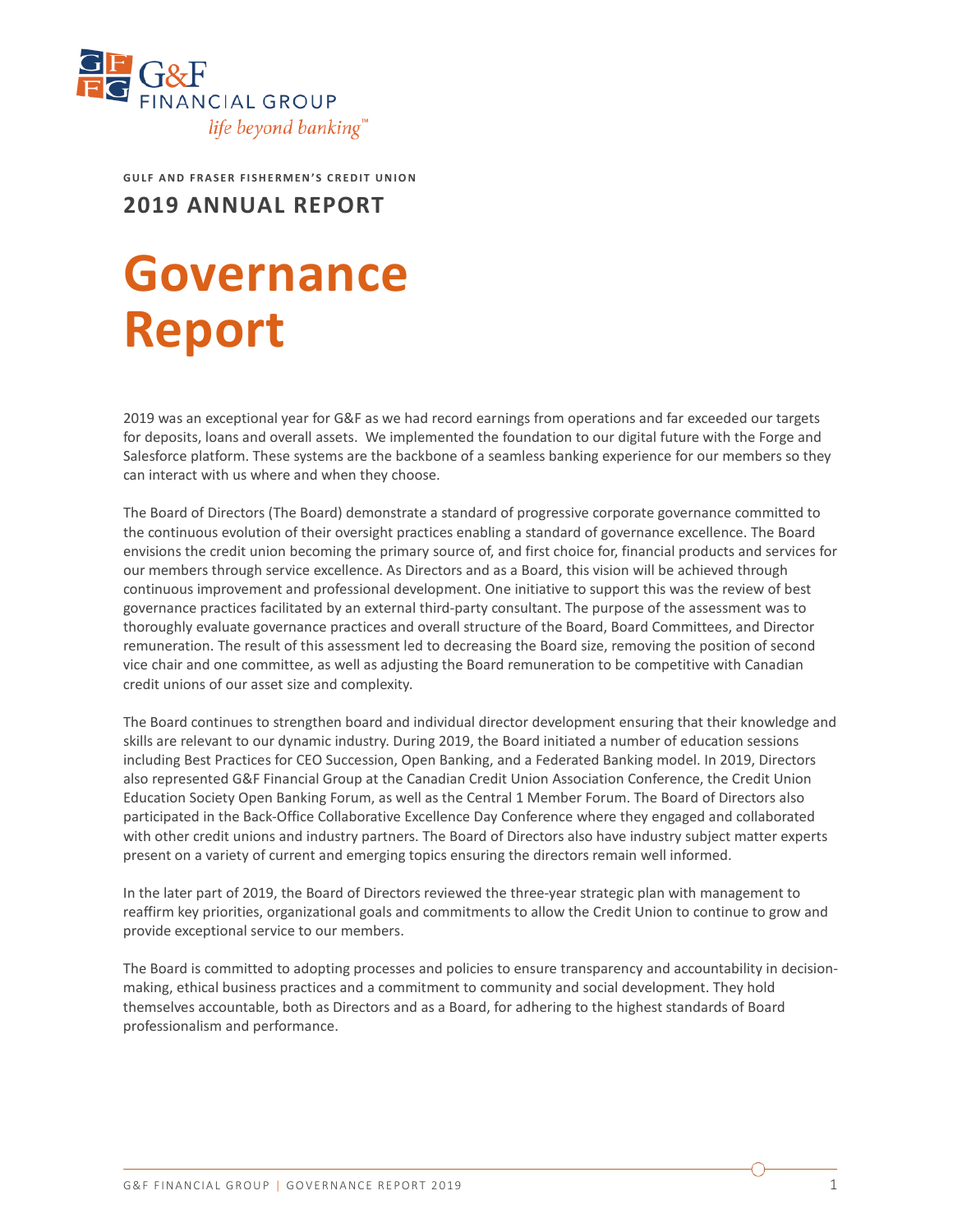

## **BOARD OF DIRECTORS**

## **Mandate**

#### **PURPOSE**

Directors are responsible for representing the collective interests of the membership. This is accomplished by providing oversight over the affairs of the Credit Union. Directors must ensure that they carry out their responsibilities in accordance with established standards and applicable legislation. This includes completion of all information requests, disclosures, and other requirements as mandated by legislation. Directors are individually accountable for the decisions of the Board.

In representing the collective membership of the Credit Union, there are four primary areas of responsibilities:

- Diligence in performing their Directors' function
- CEO Performance & Selection
- Strategic Planning Oversight
- Loyalty to the Credit Union, its' membership and anyone affected by decisions of the Board and the activities of the Credit Union

#### **ROLE OF THE DIRECTOR**

The role of a Director includes:

- Representing the collective membership and governing the Credit Union within the framework of relevant legislation and regulations;
- Monitoring and providing oversight over the Credit Union's affairs on behalf of members;
- Providing policy direction to ensure preservation of the collective best interests of the membership;
- Participating in the setting of strategic direction, ensuring allocation of adequate human and financial resources;
- Promoting the Credit Union within the community; and
- Providing oversight and monitoring of the Credit Union on behalf of its' members.

The Board derives its authority as a group, through the Board, not as individual Directors, and as individual Directors they have no legal authority to act on behalf of the Credit Union except when the authority and responsibility for a specific task is delegated by the Board.

#### **MEETING ATTENDANCE**

The Board recognizes that to carry out their Directorship responsibilities effectively, they must be committed to attending and being prepared for all Board meetings and meetings of those Committees of which they are members. Directors are expected to review all meeting material and prepare in advance for each meeting, rather than relying on the opinions of others. If anything is unclear, clarification and explanation should be sought from the applicable resource person prior to the meeting.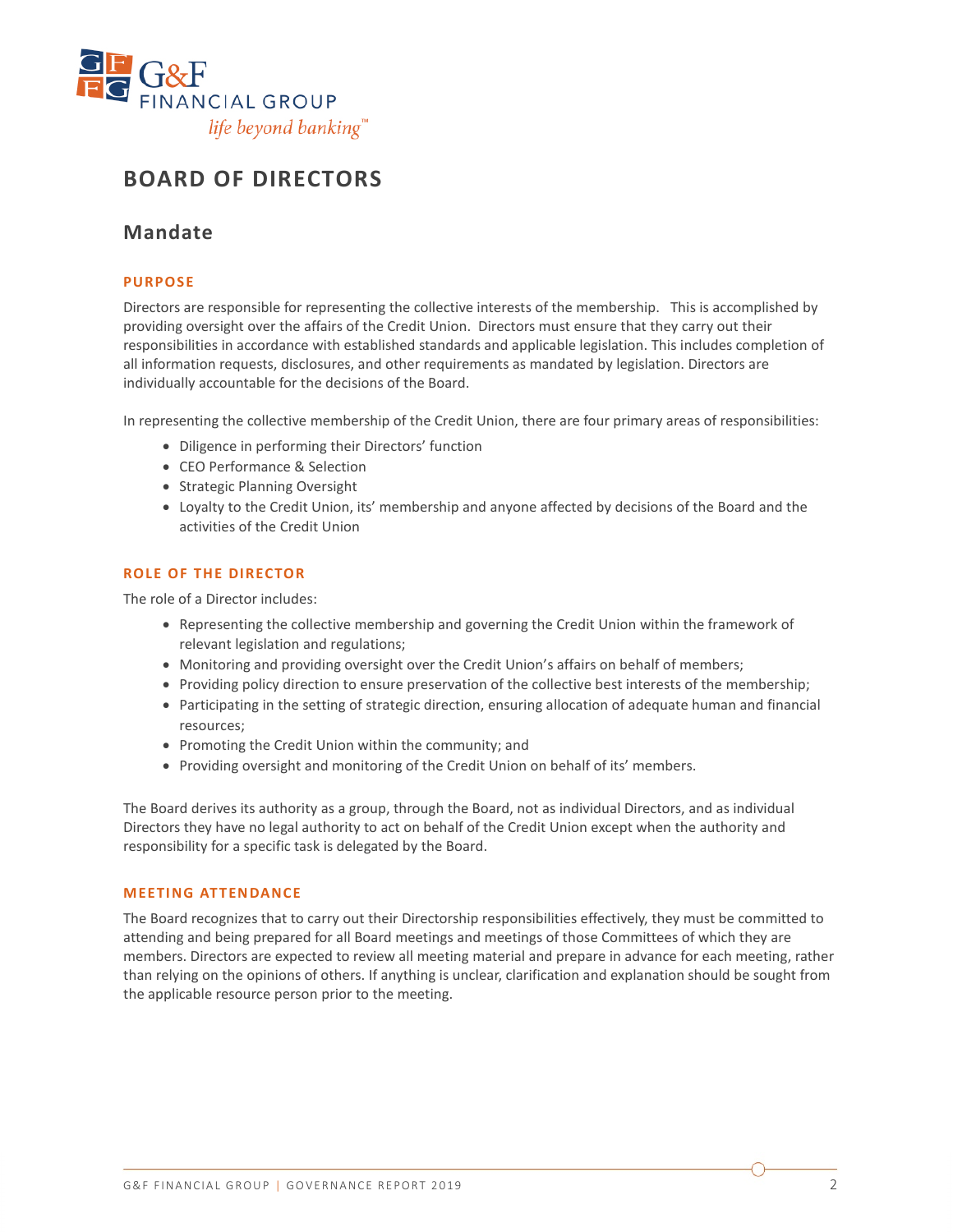

## **Composition**

In accordance with our Rules, the Board is comprised of no fewer than nine (9) Directors, with each Director elected for a three-year (3) term to a maximum of four (4) consecutive terms. Directors are elected by democratic process where members vote in accordance with our Rules with the results being announced at the Annual General Meeting.

The Election Committee has oversight responsibility for Director nominations and the election of Directors.

## **Independence**

#### **ROLE OF THE BOARD**

As visionary leaders of the organization, the Directors undertake their responsibilities with an appreciation for the Credit Union's history and roots, a view to the future and consideration of the best interests of its membership and the communities that are served. The Board guides the Credit Union's strategic direction through the creation of the Credit Union's vision and mission, and they act in a manner consistent with the Credit Union's values.

The Board is committed to carrying out its activities in a manner that reflects the principles of integrity, teamwork, excellence in member service, open communication within the organization and efficient, prudent management of the credit union**.** In addition, the Board acts independently of management in carrying out its duties and responsibilities.

#### *Fiduciary Responsibilities*

The Board has the power and obligation to act for the Credit Union and, therefore, holds a position of trust. This type of association based on trust is called a fiduciary relationship. A fiduciary is one that stands in a special relation of trust, confidence, or responsibility in certain obligations to others.

The Board carries out its fiduciary duties with care, diligence and skill. The Board operates in good faith and with the best interests of the Credit Union in mind.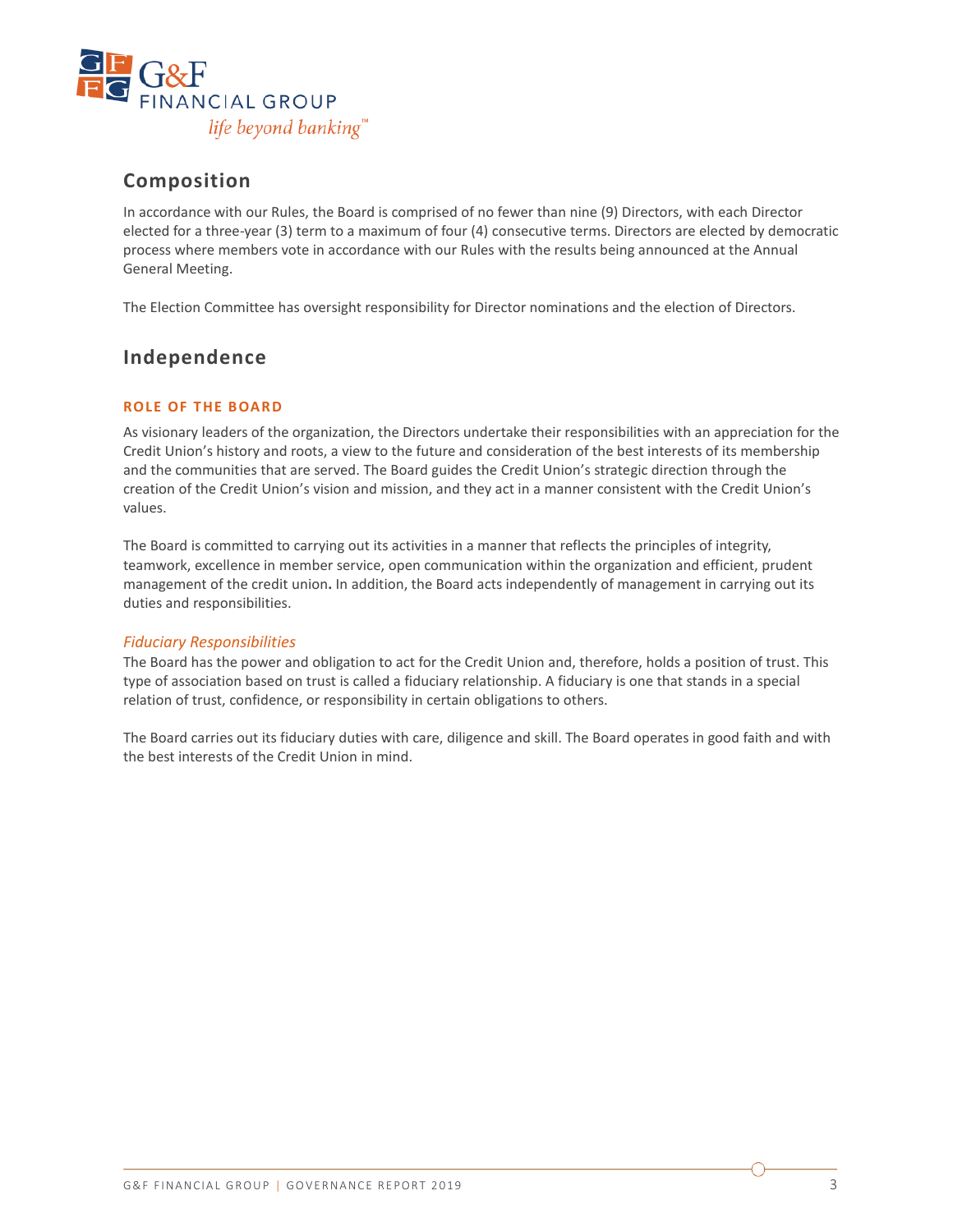

## **RESPONSIBILITIES OF THE BOARD OF DIRECTORS**

The Board's trusteeship function includes responsibility:

- To act on behalf of the members to safeguard their funds deposited in the Credit Union. This includes monitoring the CEO's Office stewardship over credit union operations, and arranging for the periodic audit and appraisal of the financial affairs of the Credit Union
- To ensure that the Credit Union operates within the law, including the C*redit Union Incorporation Act and Regulations* and *Financial Institutions Act and Regulations*, the *British Columbia Business Corporations Act and Regulations*, and in accordance with the Credit Union's own Rules
- To ensure that the Board observes and upholds the policies by which it determines how it will conduct itself

The Board's perpetuation function includes responsibility:

- To ensure that a capable and qualified Board is perpetuated by the recruitment of suitable members for positions as Directors of the Board, and ensuring ongoing training is provided for Directors
- To ensure that plans are in place for the orderly succession of the CEO's Office and key executives in the event of both planned and unplanned events
- To select the CEO's Office, evaluate his/her performance and ensure that the CEO's Office is appropriately compensated

The Board's decision-making function includes responsibility:

• To define the mission of the Credit Union, establish strategic objectives, and to formulate, approve and monitor the execution of general policies

The Board's review and monitoring function includes responsibility:

- To review, in conjunction with the CEO's Office, strategic plans which will achieve the Credit Union's objectives
- To monitor, review, and evaluate adherence to annual budgets
- To monitor, review, and evaluate changes in capital structure and contingent liabilities
- To monitor, review, and appraise major individual projects and programs, significant changes in policy, changes in organization and structure, and lawsuits of a material nature
- To monitor, review and appraise the Credit Union's performance relative to its plans and objectives
- To monitor, review, and appraise adherence to policies, plans and objectives

The Board's advisory function includes responsibility:

- To report to the membership, through the Board Chair, on the condition and progress of the Credit Union and to make recommendations on matters such as those related to changes in the Credit Union's Rules, structure of the organization, name changes, mergers, and acquisitions
- To actively participate in the democratic structure of the Credit Union and co-operative industry and bring forward issues and concerns for the betterment of all credit unions and cooperatives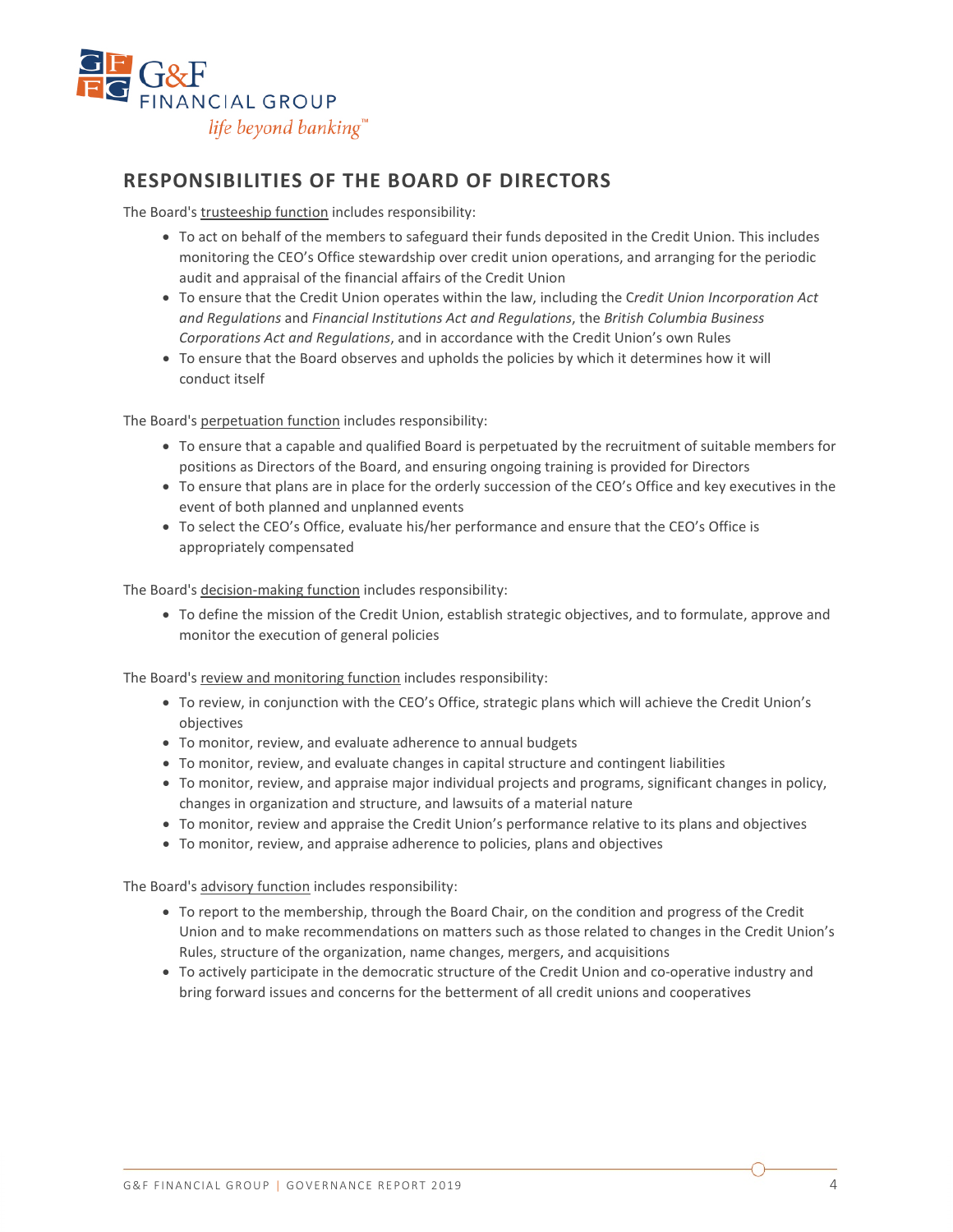

The Board's external/public leadership function includes the responsibility:

- To promote and defend, through the Board Chair, the Credit Union, its management and Board
- To enhance the image of the Credit Union by participating in and supporting worthwhile social and economic endeavours
- To do so in a manner consistent with the Credit Union's values and other Board policies

More specific duties of the Board include the following:

- To require management to present strategic plans, business plans, budgets and policies to the Board for approval
- To seek out the professional opinion and advice of management
- The selection of legal counsel, appraisers and other professionals as related to matters of governance;
- The selection of auditors
- To identify the Board's information needs and assure timely flow of requested information
- To direct committees and review and approve the Terms of Reference of committees
- To provide direction to the CEO's Office through ad hoc or standing committees of the Board on credit union objectives and philosophy
- To establish Board committees and review committee structure as required
- To establish a transparent and independent evaluation process to compare Board candidates on the basis of required skills and qualities
- To receive reports and minutes of committees
- To review and approve recommendations from committees and management
- To approve the annual report, the annual audited financial statements and year-end capital adequacy return
- Subject to legislative restrictions, delegate any or all of the foregoing duties

#### *Accountability*

The Board is accountable to the membership of the Credit Union.

The Board shall report directly to the membership of the Credit Union at least annually and shall place before the membership its annual report, audited financial statements, and other information as required by the *Credit Union Incorporation Act and Regulations* and the Rules of the Credit Union.

#### *Records and Reporting*

Under the *British Columbia Business Corporations Act and Regulations*, minutes of every Board meeting must be recorded and kept on file at the Credit Union office. A complete meeting record will be maintained by the Recording Secretary and is available to any Director and the CEO's Office. The minutes will contain information regarding the deliberations, decisions and actions of the meeting.

The minutes of each Board meeting are prepared and distributed in a timely fashion to the Board Chair and each Director.

#### *Purpose and Authority*

The Board represents the members of the Credit Union and is responsible for monitoring the performance of the Credit Union. The purpose of the Board is to ensure the sound management and operation of the Credit Union for the benefit of the collective membership and depositors to whom the Directors owe a fiduciary responsibility.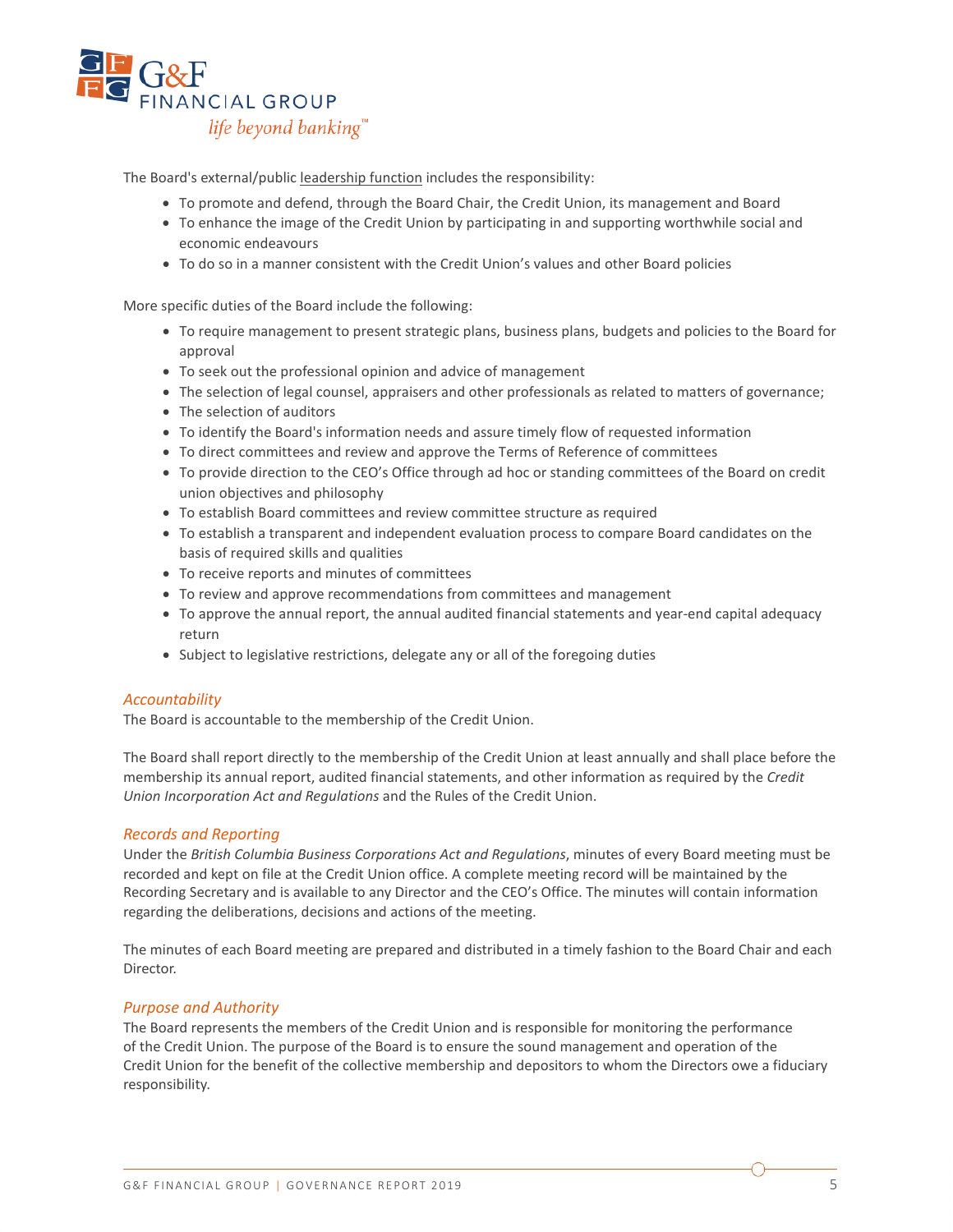

## **GOVERNING LEGISLATION AND REGULATION**

The Credit Union is established under the legislation of the Province of British Columbia. It is regulated by the British Columbia Financial Services Authority (BCFSA). Key legislation that regulates the operations of the Credit Union includes: the *Financial Institutions Act and Regulations,* the *Credit Union Incorporation Act and Regulations,* and the applicable sections of the *British Columbia Business Corporations Act and Regulations.* It is a requirement of the legislation that the Credit Union provides to BCFSA monthly, quarterly, and annual reports and filings, and other such reports as may be requested.

## **BOARD COMMITTEES**

The Credit Union has Statutory and Standing committees that are responsible for carrying out both legislated and delegated functions as described in each committee's Terms of Reference.

As per the *Financial Institutions Act and Regulations,* the Board elects the *Audit Committee,* the *Conduct Review Committee*, and the *Investment and Lending Committee*. All other standing committees are either elected or appointed by the Board.

The committees meet regularly throughout the year and are required to provide timely reports and recommendations to the Board. Each committee follows an Annual Workplan based upon its Terms of Reference to confirm that it meets its duties and responsibilities as required by legislation and fulfills its mandate. A brief overview of each Committee's mandate is as followed:

#### **AUDIT COMMITTEE**

The purpose of the Audit Committee is to assist the Board of Directors in fulfilling its obligations and oversight responsibilities related to the audit process, financial reporting, internal controls and enterprise-wide risk management. The Audit Committee meets regularly with both the internal and external auditors.

#### **CONDUCT REVIEW COMMITTEE**

The purpose of the Conduct Review Committee is to establish and to ensure adherence to procedures designed to prevent conflicts of interest, resolve them if they occur, and to review and approve specific transactions and classes of transactions between the Credit Union and related parties. The Committee may require the attendance of the corporate council at any meeting of the Committee.

#### **INVESTMENT AND LENDING COMMITTEE**

The purpose of the Investment and Lending Committee is to establish prudent investment and lending policies and ensure procedures are followed and on a regular basis review asset quality, new loan reports and delinquent accounts.

#### **ELECTION COMMITTEE**

The purpose of the Election Committee is to ensure that elections for Directors are conducted in a manner that fulfills the requirements of the Credit Union's Rules for elections and related legislation and to ensure there are a sufficient number of qualified candidates for election each year as required by the Rules of the Credit Union. Annually, the Board identifies its requirements to govern the Credit Union effectively. Based on these needs, the Election Committee actively recruits candidates who will make a positive contribution to the Credit Union and Board. The Election Committee presents to the Board a list of strong candidates, including current incumbents. The Election Committee carries out this process consistent with the Credit Union's Rules, regulatory and legislative requirements.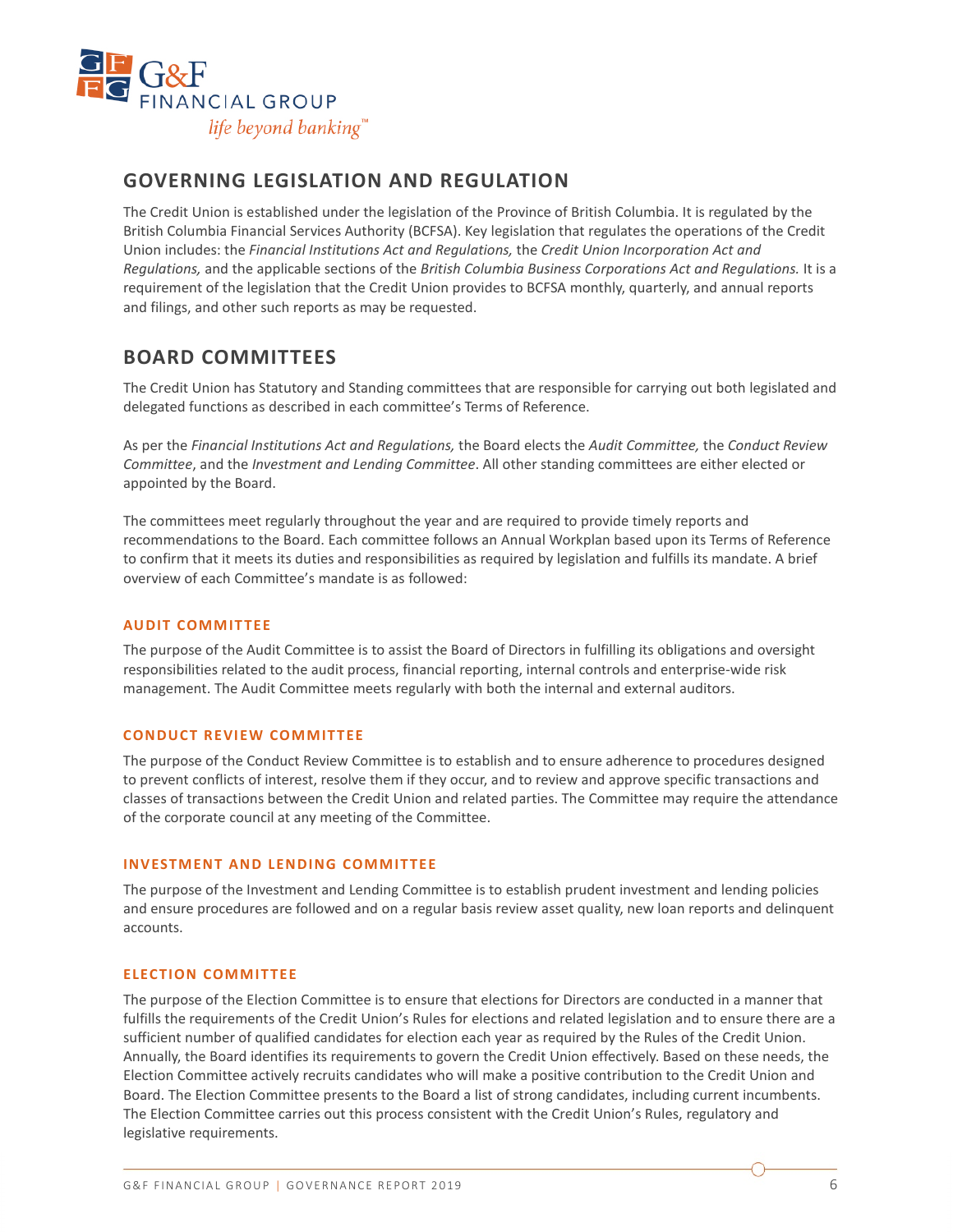

#### **GOVERNANCE, COMPENSATION AND HUMAN RESOURCES COMMITTEE**

The Governance, Compensation and Human Resources Committee is charged with reviewing, developing and recommending any changes to Governance and/or to the By-laws of the Credit Union to the Board of Directors. The Committee reviews and recommends approval for G&F Financial Group's overall compensation philosophy as well as all compensable and non-compensable plans that make up the Co-CEO's total rewards. The Committee recommends the comparable markets used for "benchmarking" compensation to a comparator group. The Committee reviews compensation trends and the linkage to performance as well as oversees incentive plan design and eligible participants. The Committee is also responsible for ensuring an effective process is in place for Succession Planning and Executive development.

### **CREDIT UNION SUBSIDIARY**

Gulf and Fraser Insurance Services Ltd. is a wholly owned subsidiary of the Credit Union. It is in the business of offering wealth management advice services, business group insurance, life insurance, and living benefits solutions to its members.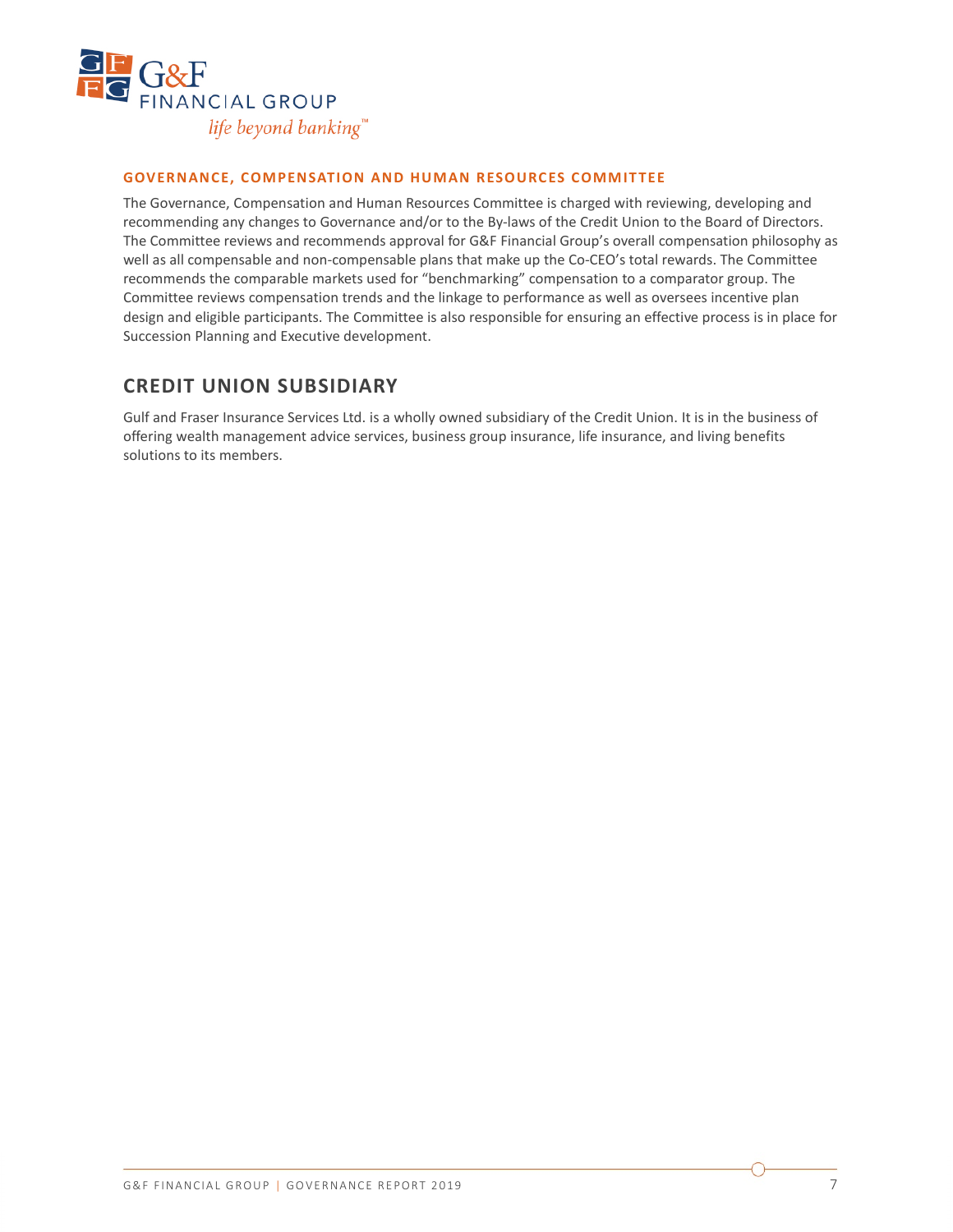

## **CORPORATE GOVERNANCE DISCLOSURE**

**DIRECTOR BACKGROUND**

*Current Directors* As of December 31, 2019 G&F's Directors are:

|  | NAME:                                      | Lewis Bublé, President and Board Chair<br>Director Since: 1997<br>Current Term: 2018-2021                                                                                                                                                                                                                                                                                                                                           |
|--|--------------------------------------------|-------------------------------------------------------------------------------------------------------------------------------------------------------------------------------------------------------------------------------------------------------------------------------------------------------------------------------------------------------------------------------------------------------------------------------------|
|  | BACKGROUND/<br><b>EXPERIENCE:</b>          | Lewis is very active in the business and sporting communities, as<br>well as in the fishing industry. He is a co-owner of the Vancouver<br>Giants Western Hockey League team and also owns and operates<br>Winning Edge Management Inc.                                                                                                                                                                                             |
|  | COMMITTEES:                                | Audit Committee<br><b>Conduct Review Committee</b><br><b>Election Committee</b><br><b>Executive Committee</b><br>G&F Foundation Advisory Board<br>Governance, Compensation and HR Committee<br>Investment and Lending Committee<br><b>Strategic Planning Committee</b>                                                                                                                                                              |
|  | <b>OTHER BOARD</b><br><b>APPOINTMENTS:</b> | President and Chair of the Board of Pacific Coast Fishermen's<br>Mutual Marine Insurance Company<br>Past Chair of the B.C. Salmon Marketing Council<br>2019 IIHF World Junior Hockey Championship Playmaker                                                                                                                                                                                                                         |
|  |                                            |                                                                                                                                                                                                                                                                                                                                                                                                                                     |
|  | NAME:                                      | Floyd Yamamoto, Vice Chair<br>Director Since: 2007<br>Current Term: 2019-2022                                                                                                                                                                                                                                                                                                                                                       |
|  | <b>BACKGROUND/</b><br><b>EXPERIENCE:</b>   | Through his work at G&F Financial Group, Stabilization Central<br>Credit Union, and over 25 years of experience as an IT professional,<br>Floyd has a solid understanding of the credit union system, board<br>governance, and information technology. Floyd is a member of the<br>Institute of Corporate Directors, owns and operates Sansei<br>Consulting, and is a Co-Founder of Muoola a new social media start-<br>up company. |
|  | COMMITTEES:                                | <b>Audit Committee</b><br><b>Election Committee</b><br><b>Executive Committee</b><br>Governance, Compensation and HR Committee<br>Investment and Lending Committee<br><b>Strategic Planning Committee</b>                                                                                                                                                                                                                           |

**OTHER BOARD APPOINTMENTS :** N/A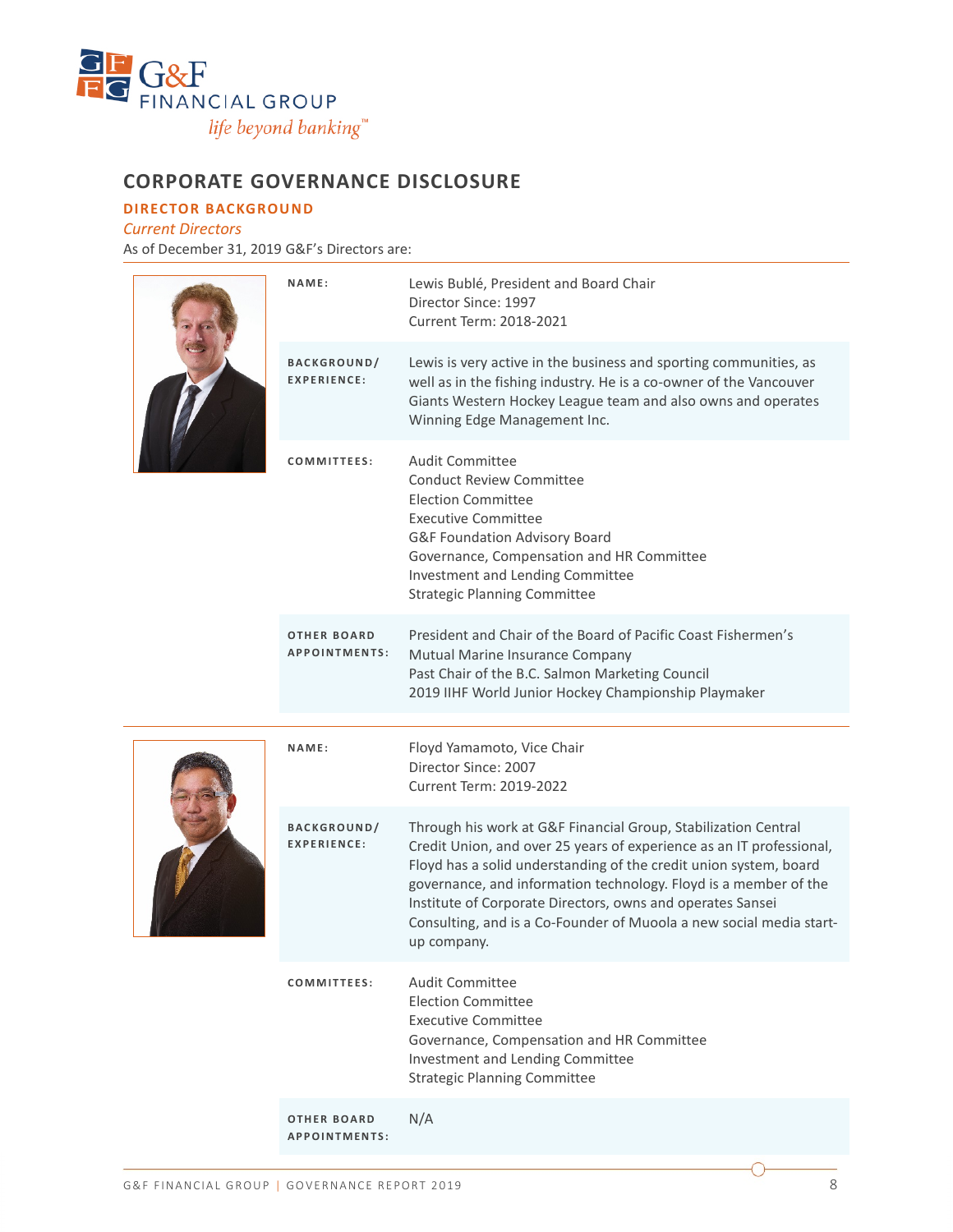

|  | NAME:                                    | Linda Archer, Director<br>Director Since: 2019<br>Current Term: 2019-2022                                                                                                                                                                                                                                                                                                                                                                                                                                                                                                                      |
|--|------------------------------------------|------------------------------------------------------------------------------------------------------------------------------------------------------------------------------------------------------------------------------------------------------------------------------------------------------------------------------------------------------------------------------------------------------------------------------------------------------------------------------------------------------------------------------------------------------------------------------------------------|
|  | <b>BACKGROUND/</b><br><b>EXPERIENCE:</b> | Linda's background in the credit union system and cooperative<br>sectors provided her the opportunity to develop an appreciation for<br>and understanding of cooperative values and the credit union<br>business model, operations, and governance. Linda has over 30<br>years of professional human resource experience including over 20<br>years in the credit union system. She completed governance<br>education through the Institute of Corporate Directors and<br>volunteers with developing and facilitating cooperative and credit<br>union governance training primarily in Africa. |
|  | COMMITTEES:                              | Conduct Review Committee<br>Election Committee<br>Governance, Compensation and HR Committee                                                                                                                                                                                                                                                                                                                                                                                                                                                                                                    |

Investment and Lending Committee

**OTHER BOARD APPOINTMENTS :** N/A

|  | NAME:                                      | Christine Dacre, Director<br>Director Since: 2016<br><b>Current Term: 2019-2022</b>                                                                                                                                                                                                                                                                                                                                                                                                                                                                                                                                                                                    |
|--|--------------------------------------------|------------------------------------------------------------------------------------------------------------------------------------------------------------------------------------------------------------------------------------------------------------------------------------------------------------------------------------------------------------------------------------------------------------------------------------------------------------------------------------------------------------------------------------------------------------------------------------------------------------------------------------------------------------------------|
|  | <b>BACKGROUND/</b><br><b>EXPERIENCE:</b>   | Christine is a Chartered Professional Accountant with over<br>15 years in executive and senior level financial positions.<br>She has significant experience in finance, strategic planning,<br>corporate leadership, risk management, internal controls, human<br>resource processes and information technology. Christine is<br>currently employed at TransLink as Chief Financial Officer. Her Board<br>experience includes a current Board position on the New<br>Westminster Police Department, a previous position on the Board of<br>the New Westminster Victims Assistance Association, and a previous<br>Board member at G&F Financial Group from 1992 - 2007. |
|  | COMMITTEES:                                | Audit Committee<br>Governance, Compensation and HR Committee<br>Investment and Lending Committee<br><b>Strategic Planning Committee</b>                                                                                                                                                                                                                                                                                                                                                                                                                                                                                                                                |
|  | <b>OTHER BOARD</b><br><b>APPOINTMENTS:</b> | New Westminster Police Department                                                                                                                                                                                                                                                                                                                                                                                                                                                                                                                                                                                                                                      |
|  |                                            |                                                                                                                                                                                                                                                                                                                                                                                                                                                                                                                                                                                                                                                                        |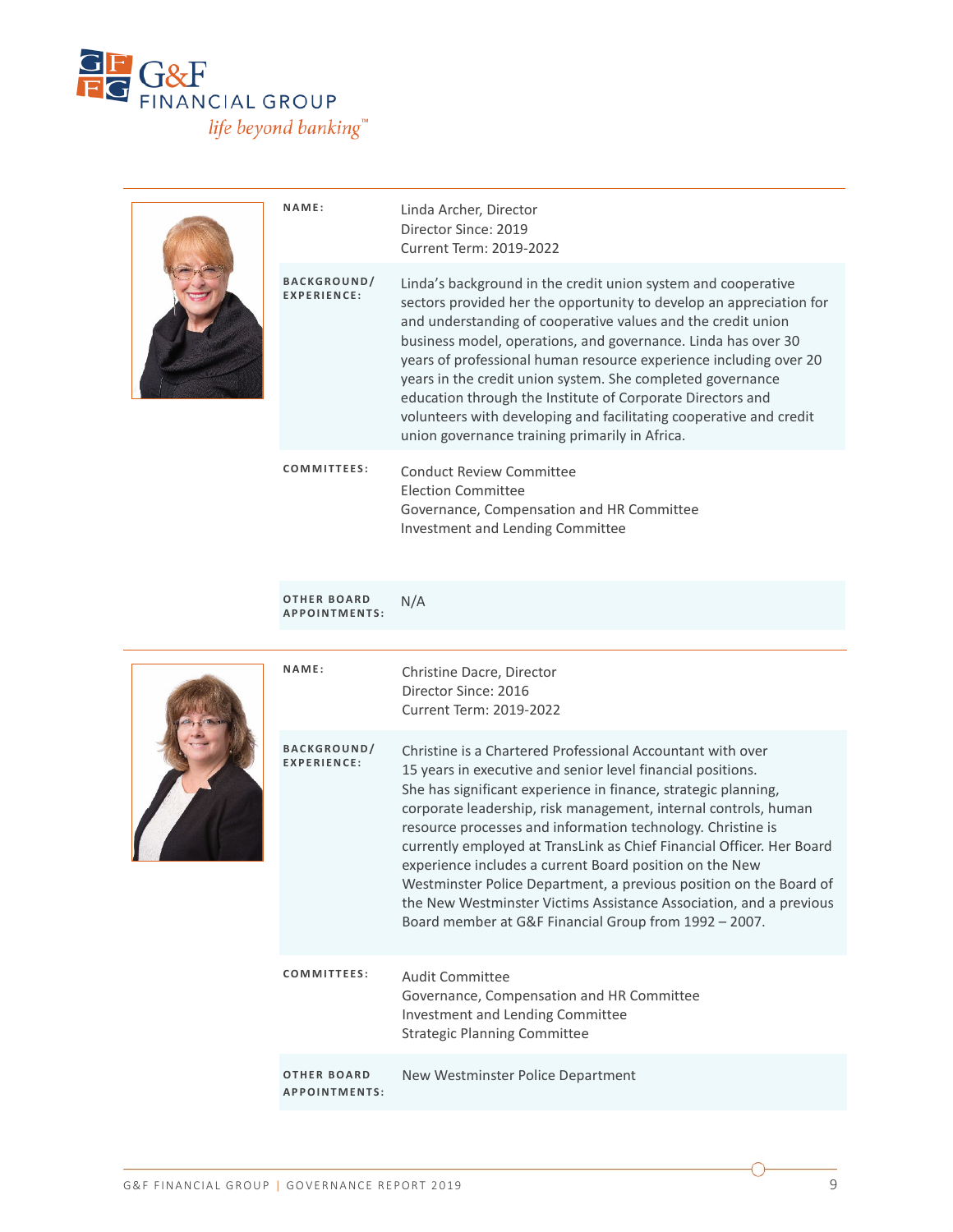

|  | NAME:                                    | Bill Nohr, Director<br>Director Since: 2011<br>Current Term: 2017-2020                                                                                                                                                                                                                                                                                                                                                                                              |
|--|------------------------------------------|---------------------------------------------------------------------------------------------------------------------------------------------------------------------------------------------------------------------------------------------------------------------------------------------------------------------------------------------------------------------------------------------------------------------------------------------------------------------|
|  | <b>BACKGROUND/</b><br><b>EXPERIENCE:</b> | Bill has been a member of G&F Financial Group since 1979 and has<br>served on the Board since 2011. He held Senior Management roles<br>for 25 years with Volvo Penta Canada with a focus on product<br>marketing as well as developing and managing corporate<br>budgets. Bill has extensive experience in the non-profit sector in the<br>area of direct service and fundraising. Currently semi-retired, he<br>spends time doing volunteer work in the community. |
|  | COMMITTEES:                              | <b>Audit Committee</b><br><b>Conduct Review Committee</b><br><b>Election Committee</b><br>G&F Foundation Advisory Board<br>Governance, Compensation and HR Committee<br>Investment and Lending Committee<br><b>Strategic Planning Committee</b>                                                                                                                                                                                                                     |
|  | <b>OTHER BOARD</b><br>APPOINTMENTS:      | N/A                                                                                                                                                                                                                                                                                                                                                                                                                                                                 |
|  |                                          |                                                                                                                                                                                                                                                                                                                                                                                                                                                                     |
|  | NAME:                                    | Howard Normann, Director<br>Director Since: 1996<br>Current Term: 2017-2020                                                                                                                                                                                                                                                                                                                                                                                         |
|  | <b>BACKGROUND/</b><br><b>EXPERIENCE:</b> | Employed by the City of Vancouver/Vancouver Park Board for over<br>36 years, Howard firmly believes that good corporate governance<br>is the foundation of a successful organization. He believes that the<br>Board of Directors must continue to be accountable to the<br>membership by showing strong leadership and business<br>judgment.                                                                                                                        |
|  | COMMITTEES:                              | <b>Audit Committee</b><br><b>Conduct Review Committee</b><br><b>Election Committee</b><br>Governance, Compensation and HR Committee<br><b>Strategic Planning Committee</b>                                                                                                                                                                                                                                                                                          |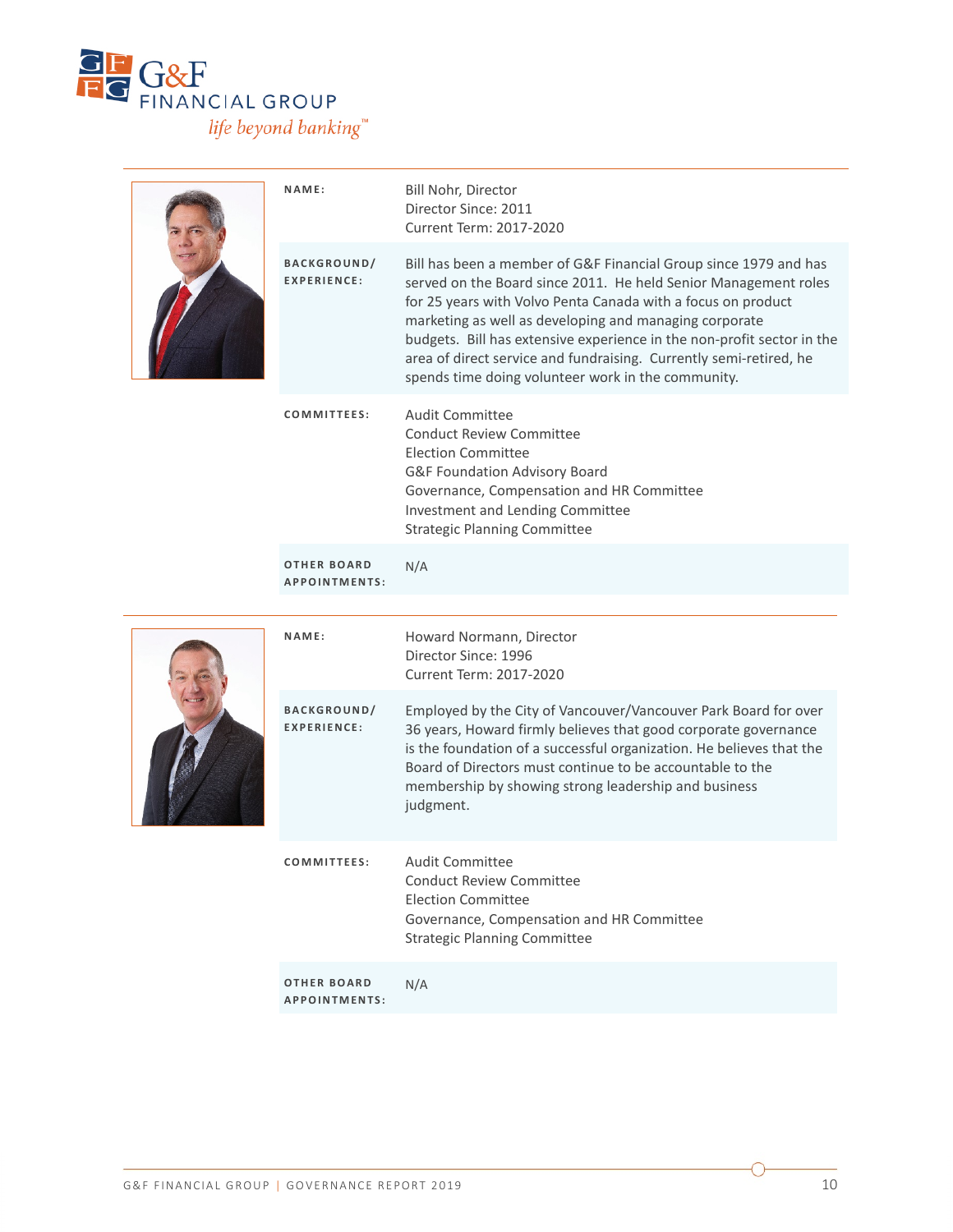

|  | NAME:                                      | Jennifer Phipps, Director<br>Director Since: 2015<br>Current Term: 2018-2021                                                                                                                                                                                                                                                                                                                                                                                                                                                                                                             |
|--|--------------------------------------------|------------------------------------------------------------------------------------------------------------------------------------------------------------------------------------------------------------------------------------------------------------------------------------------------------------------------------------------------------------------------------------------------------------------------------------------------------------------------------------------------------------------------------------------------------------------------------------------|
|  | <b>BACKGROUND/</b><br>EXPERIENCE:          | Jennifer, a CPA and CA, has over 20 years of experience in the<br>accounting profession and is currently a partner of Manning Elliot<br>LLP. Jennifer brings her accounting, auditing, tax and general<br>business knowledge to the position. She has strong<br>communication skills and believes that teamwork produces great<br>results. She has spent many years providing personalized<br>professional services to her clients and appreciates the<br>importance of meeting the personal needs of members, investing<br>in employee development, and embracing technological change. |
|  | COMMITTEES:                                | Audit Committee<br><b>Conduct Review Committee</b><br>Investment and Lending Committee<br><b>Strategic Planning Committee</b>                                                                                                                                                                                                                                                                                                                                                                                                                                                            |
|  | <b>OTHER BOARD</b><br><b>APPOINTMENTS:</b> | N/A                                                                                                                                                                                                                                                                                                                                                                                                                                                                                                                                                                                      |
|  |                                            |                                                                                                                                                                                                                                                                                                                                                                                                                                                                                                                                                                                          |



| NAME:                                    | Lee Varseveld, Director<br>Director Since: 2014<br>Current Term: 2017-2020                                                                                                                                                                                                                                                                                       |
|------------------------------------------|------------------------------------------------------------------------------------------------------------------------------------------------------------------------------------------------------------------------------------------------------------------------------------------------------------------------------------------------------------------|
| <b>BACKGROUND/</b><br><b>FXPFRIFNCF:</b> | Lee, a Chartered Insurance Professional, has enjoyed a 25 year<br>career in the marine insurance industry and currently serves as<br>General Manager of Pacific Coast Fishermen's Mutual Marine<br>Insurance Company. Lee is proud to contribute to G&F Financial<br>Group's goal of helping its members, staff, and community<br>achieve a life beyond banking. |
| COMMITTEES:                              | Audit Committee<br>Conduct Review Committee<br>Election Committee<br>Governance, Compensation and HR Committee                                                                                                                                                                                                                                                   |
| OTHER BOARD<br>APPOINTMENTS:             | Fishermen Helping Kids with Cancer (non-profit corporation)                                                                                                                                                                                                                                                                                                      |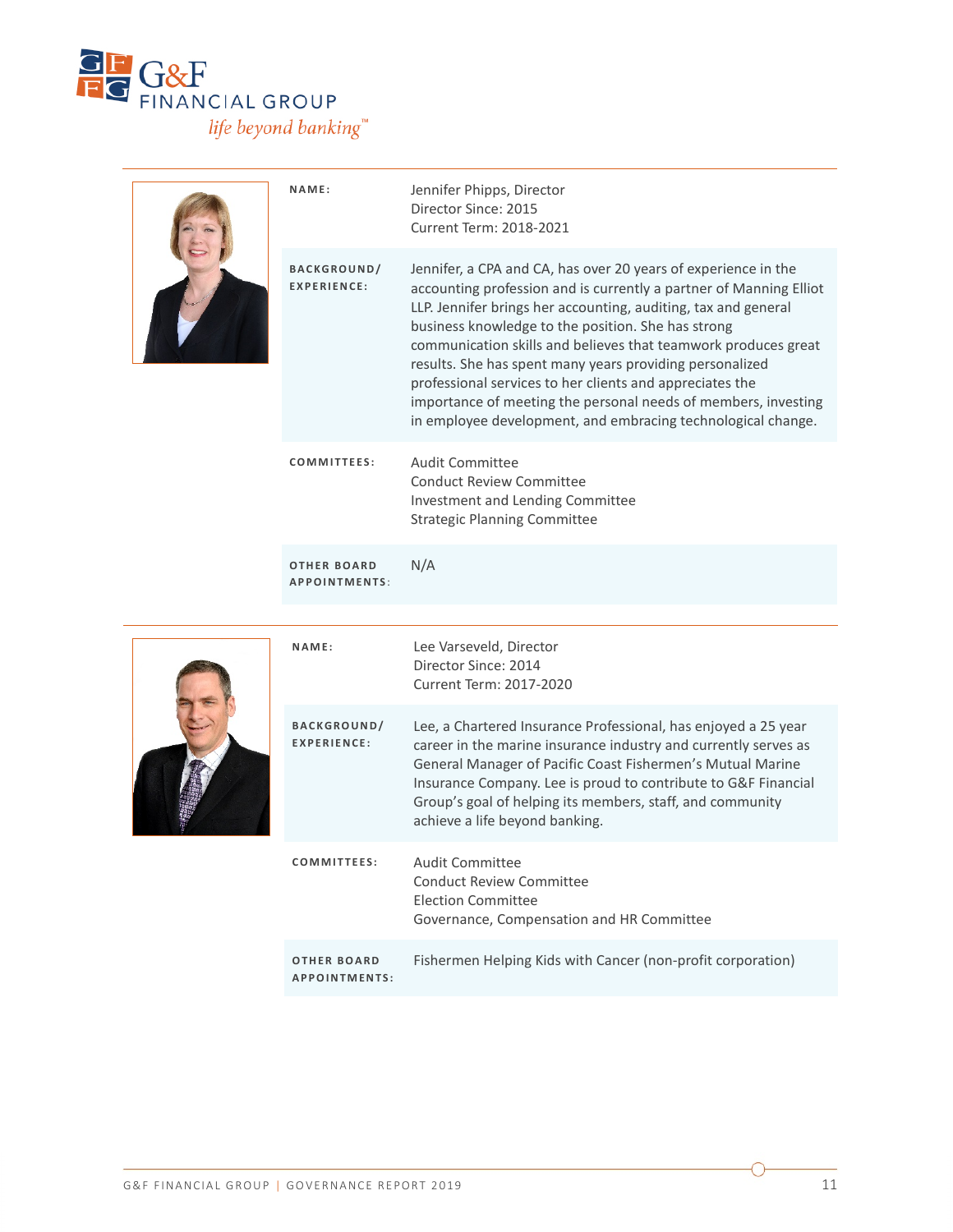

|  | NAME:                                    | Sonia Virk, Director<br>Director Since: 2014<br>Current Term: 2017-2020                                                                                                                                                                                                                                                                                                                                                   |
|--|------------------------------------------|---------------------------------------------------------------------------------------------------------------------------------------------------------------------------------------------------------------------------------------------------------------------------------------------------------------------------------------------------------------------------------------------------------------------------|
|  | <b>BACKGROUND/</b><br><b>EXPERIENCE:</b> | A professional lawyer with a focus in corporate and commercial<br>law, Sonia obtained her B.A. (Law) and LL.B. degrees from Guru<br>Nanak Dev University in Punjab, India, as well as a second LL.B<br>degree from the University of New Brunswick. She co-founded<br>law firms Joomratty & Virk and Virk Viyas & Associate Lawyers.<br>Sonia also serves on the Board of Directors of the Surrey Hospital<br>Foundation. |
|  | COMMITTEES:                              | Conduct Review Committee<br><b>Election Committee</b><br>Executive Committee<br>G&F Foundation Advisory Board<br>Governance, Compensation and HR Committee<br>Investment and Lending Committee<br><b>Strategic Planning Committee</b>                                                                                                                                                                                     |
|  | <b>OTHER BOARD</b><br>APPOINTMENTS:      | Surrey Board of Trade's Surrey Women in Business Award Winner<br>2017 – Professional Category<br><b>Surrey Hospital Foundation</b>                                                                                                                                                                                                                                                                                        |

#### **2019 PAST DIRECTORS**

The following Directors served a partial term at the beginning of 2019. They stepped down from the Board as of the 2019 AGM.

Name: Ian Daniel Recent Term: 2016-2019

Name: Brian Hamaguchi Recent Term: 2016-2019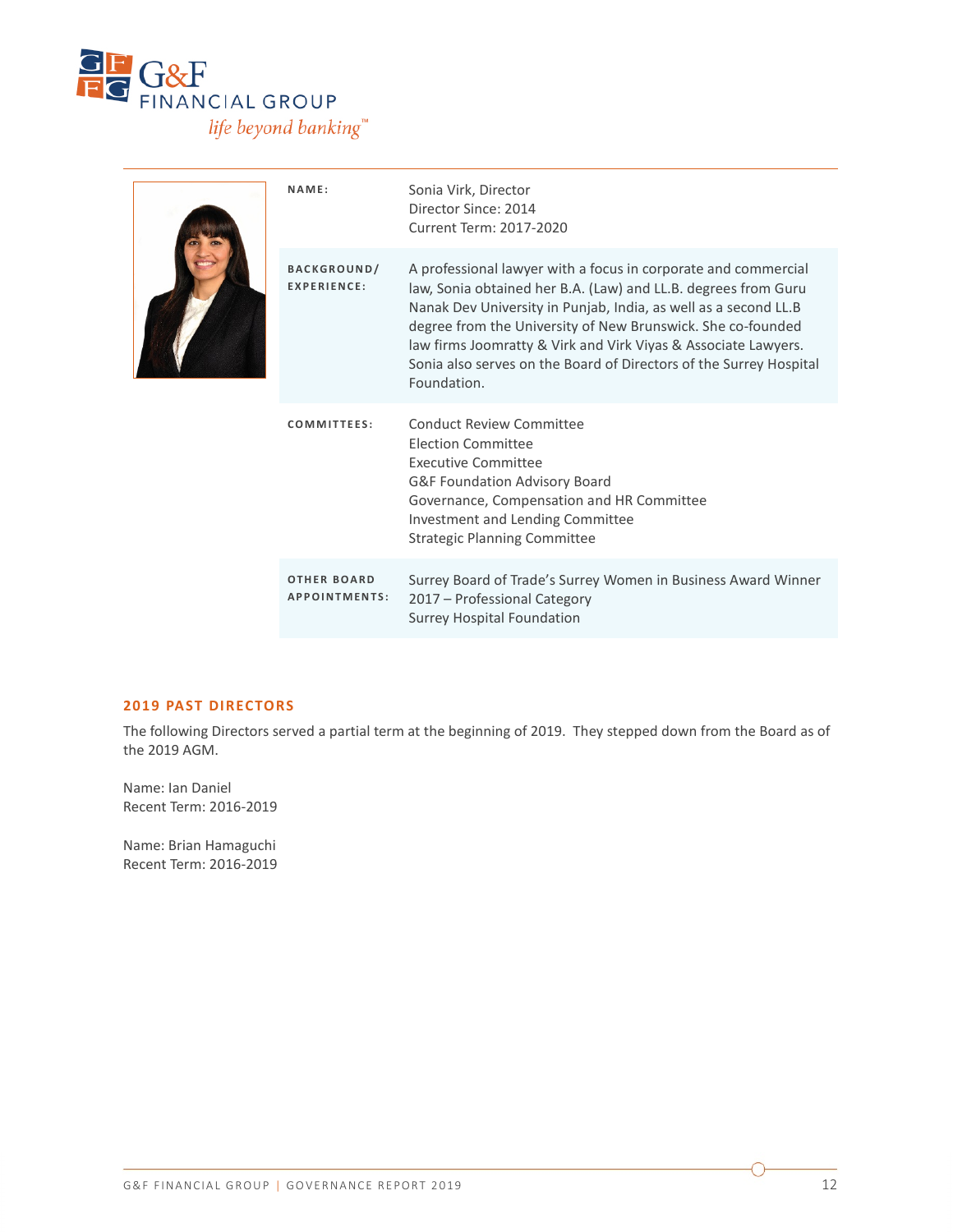

#### **DIRECTOR COMPENSATION DISCLOSURE**

The G&F Financial Group's Board of Directors Compensation Philosophy is designed to attract and retain Board members with the necessary professional skills and experience to provide good governance and oversight. G&F is a dynamic organization in a highly competitive market within an industry sector which itself is subject to transformational change and innovation in how it interacts with its current and future members. This requires that Directors be adequately and competitively compensated. The amount of compensation is reviewed every two years with an independent consultant. When determining the appropriate level of compensation the Directors consider:

- The values, vision and mission of G&F Financial Group,
- The level of responsibility and time commitment required of Directors, and
- The need to attract and retain Directors with the skills and attributes required to advance G&F Financial Group's business model and strategic plans and to control its risks

| ANNUAL<br><b>COMPENSATION</b>                                       | Benchmark: The Board has set its compensation based on a benchmark group of at<br>least 8 Canadian credit unions who align with our asset size and operate in a similar<br>market for remuneration. The intention is to pay at the median of this market and to<br>review compensation levels every two years. The Board takes into account several<br>considerations when it reviews Director compensation, including compensation<br>practices at other credit unions, the opportunity cost of the expected time<br>commitment by Directors, and the risk and responsibilities involved. They ensure<br>that all considerations align with trends and proper governance in the credit union<br>industry. G&F Financial Group benchmarks its Board compensation based on "total"<br>compensation and makes decisions on its compensation based on an honorarium<br>only method. |
|---------------------------------------------------------------------|----------------------------------------------------------------------------------------------------------------------------------------------------------------------------------------------------------------------------------------------------------------------------------------------------------------------------------------------------------------------------------------------------------------------------------------------------------------------------------------------------------------------------------------------------------------------------------------------------------------------------------------------------------------------------------------------------------------------------------------------------------------------------------------------------------------------------------------------------------------------------------|
| ADDITIONAL<br>COMMITTEE<br><b>COMPENSATION</b>                      | There is no additional compensation for attending committee meetings as a<br>Director.                                                                                                                                                                                                                                                                                                                                                                                                                                                                                                                                                                                                                                                                                                                                                                                           |
| <b>BOARD CHAIR</b><br>HONORARIUM                                    | The honourarium paid to the Board Chair is \$45,200                                                                                                                                                                                                                                                                                                                                                                                                                                                                                                                                                                                                                                                                                                                                                                                                                              |
| <b>VICE CHAIR</b><br>HONORARIUM                                     | The honourarium paid to the First Vice Chair is \$27,300                                                                                                                                                                                                                                                                                                                                                                                                                                                                                                                                                                                                                                                                                                                                                                                                                         |
| <b>AUDIT COMMITTEE</b><br><b>CHAIR ADDITIONAL</b><br><b>STIPEND</b> | The additional stipend paid to the Audit Committee Chair is \$3,250.                                                                                                                                                                                                                                                                                                                                                                                                                                                                                                                                                                                                                                                                                                                                                                                                             |
| <b>COMMITTEE CHAIR</b><br><b>ADDITIONAL STIPEND</b>                 | The additional stipend paid to the Committee Chair is \$2,750.                                                                                                                                                                                                                                                                                                                                                                                                                                                                                                                                                                                                                                                                                                                                                                                                                   |
| <b>DIRECTOR</b>                                                     | The honourarium paid to Directors is \$23,000                                                                                                                                                                                                                                                                                                                                                                                                                                                                                                                                                                                                                                                                                                                                                                                                                                    |
| <b>EXPENSE</b><br><b>REIMBURSEMENT</b>                              | G&F Financial Group recognizes that Directors will incur expenses as they carry out<br>their duties during the Board year. Directors are expected to exercise discretion and<br>good judgment in determining what is a reasonable expense to be incurred on<br>behalf of the Credit Union and demonstrate a good example for the use of credit<br>union resources.                                                                                                                                                                                                                                                                                                                                                                                                                                                                                                               |
| <b>PROFESSIONAL</b><br><b>DEVELOPMENT</b>                           | The Board of Directors has an approved budget for ongoing Director education and<br>development. Education and development programs must be relevant to the<br>business of the Credit Union.                                                                                                                                                                                                                                                                                                                                                                                                                                                                                                                                                                                                                                                                                     |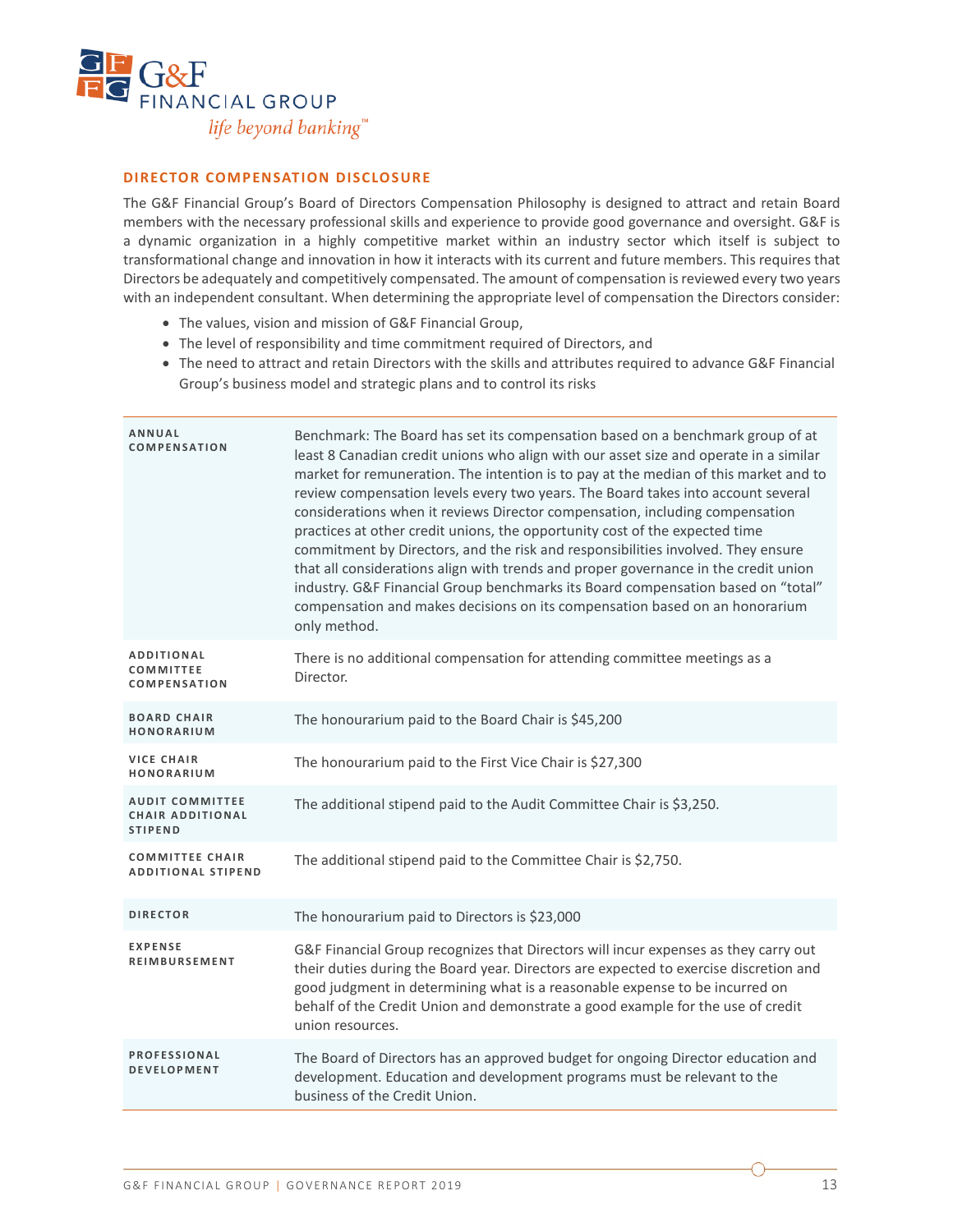

| <b>BENEFITS</b><br><b>AND PERQUISITES</b> | Directors may participate in the benefits program designed through the Credit Union<br>Pension & Benefits Trust for Credit Union Directors. Directors pay all of the<br>applicable premiums. While Directors are encouraged to use the products and<br>services of G&F, they do so under the same terms and conditions as all other<br>members of the Credit Union. |
|-------------------------------------------|---------------------------------------------------------------------------------------------------------------------------------------------------------------------------------------------------------------------------------------------------------------------------------------------------------------------------------------------------------------------|
|-------------------------------------------|---------------------------------------------------------------------------------------------------------------------------------------------------------------------------------------------------------------------------------------------------------------------------------------------------------------------------------------------------------------------|

For the year 2019, the compensation received for each Director is outlined in the table below, along with their meeting attendance.

| NAME                         | <b>ROLES</b>                        | <b>ANNUAL</b><br><b>COMPENSATION</b> | <b>BOARD</b><br><b>MEETINGS</b><br><b>ATTENDED</b> | <b>COMMITTEE</b><br><b>MEETINGS</b><br><b>ATTENDED</b> | <b>TOTAL</b><br><b>COMPENSATION</b> | <b>TOTAL</b><br>EXPENSES <sup>1</sup> |
|------------------------------|-------------------------------------|--------------------------------------|----------------------------------------------------|--------------------------------------------------------|-------------------------------------|---------------------------------------|
| Lewis Bublé                  | President and<br><b>Board Chair</b> | \$45,200                             | 9 of 11                                            | 23 of 25                                               | \$41,168                            | \$8,800                               |
| Floyd Yamamoto               | Vice Chair                          | \$27,300                             | 11 of 11                                           | 15 of 15                                               | \$26,606                            | \$13,400                              |
| Linda Archer <sup>3</sup>    | Director                            | \$25,750                             | 6 of 7                                             | 13 of 13                                               | \$18,747                            | \$8,800                               |
| Christine Dacre <sup>6</sup> | Director                            | \$26,250                             | 9 of 11                                            | 9 of 11                                                | \$24,618                            | \$29,3005                             |
| lan Daniel <sup>2</sup>      | Director                            | \$20,250                             | $4$ of $4$                                         | $3$ of $3$                                             | \$5,563                             | \$2,100                               |
| Brian Hamaguchi <sup>2</sup> | Director                            | \$18,000                             | 4 of 4                                             | $2$ of $2$                                             | \$4,945                             | \$4,900                               |
| <b>Bill Nohr</b>             | Director                            | \$25,750                             | 9 of 11                                            | 17 of 18                                               | \$24,254                            | \$10,900                              |
| <b>Howard Normann</b>        | Director                            | \$25,750                             | 10 of 11                                           | 10 of 15                                               | \$24,254                            | \$14,000                              |
| Jennifer Phipps              | Director                            | \$25,750                             | 9 of 11                                            | 9 of 9                                                 | \$24,254                            | \$11,300                              |
| Lee Varseveld                | Director                            | \$25,750                             | 11 of 11                                           | 16 of 17                                               | \$24,254                            | \$16,400                              |
| Sonia Virk <sup>4</sup>      | Director                            | \$25,750                             | 9 of 11                                            | 15 of 18                                               | \$24,866                            | \$7,800                               |

*1Not including meals*

*2Director until April 9, 2019*

*3Director as of April 9, 2019*

*4Second Vice Chair until April 9, 2019*

*5Includes Institute of Corporate Director Designation Registration*

*6Chair of Audit Committee as of April 10, 2019*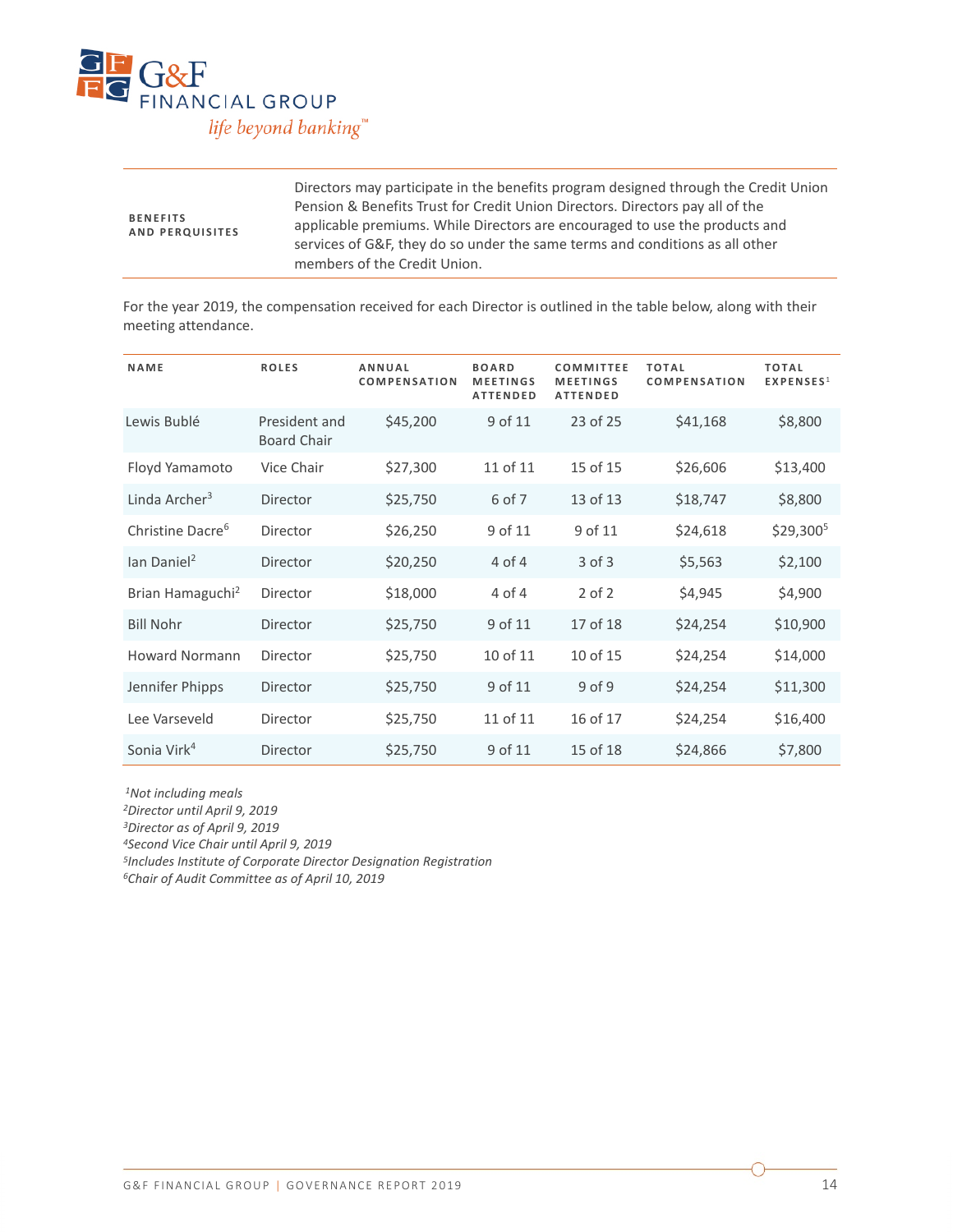

**GULF AND FRASER FISHERMEN'S CREDIT UNION**

## **CORPORATE GOVERNANCE DISCLOSURE**

#### **CEO COMPENSATION DISCLOSURE**

G&F Financial Group's Executive compensation is overseen by the Governance, Compensation and Human Resources Committee of the Board of Directors. The Governance, Compensation and Human Resources Committee makes recommendations to the Board about:

- Total Compensation Philosophy
- Total Compensation for the CEO's Office
- Structure and plan design for key elements of compensation
- Total compensation for the CEO's Office based on performance

The Governance, Compensation and Human Resources Committee retains independent compensation expertise to provide advice on the elements, structure and amount of CEO total compensation.

#### **G&F FINANCIAL GROUP'S COMPENSATION PHILOSOPHY**

G&F Financial Group's Total Compensation Philosophy applies to all employees and is based on a pay for performance philosophy. It is intended to attract and retain high caliber employees and ensure compensation levels are competitive and fair. Therefore, G&F offers a Total Compensation Program that is comprehensive, competitive in the marketplace and recognizes exceptional talent.

G&F Financial Group takes a broad view towards total compensation including monetary and non-monetary programs that reflect our vision, values, and strategies. Programs are designed to ensure employees act as a team, perform to the best of their capability and consider members in decisions and actions. G&F's Compensation Philosophy provides the guiding principles for designing and delivering an effective reward program to attract, retain and engage employees.

*G&F's Total Compensation Program:* 

- Strikes a balance between market competitiveness and internal equity
- Aligns the interests of our employees with G&F's business goals and our members' interest
- Is competitive with that of peer companies where G&F competes for talent

#### **CEO'S OFFICE**

G&F Financial Group's CEO's Office is predicated on a Co-CEO model where leadership for the organization is a shared responsibility. The Co-CEO's bring complementary skills to the role and provide G&F with a broader set of experience and ideas, than would be otherwise possible, to develop the business strategy and make decisions.

The Co-CEO's total compensation is based on the guiding philosophy and principles that apply to all employees and includes all material elements of base salary, incentives, and benefits (including vacation, perquisites and retirement savings program).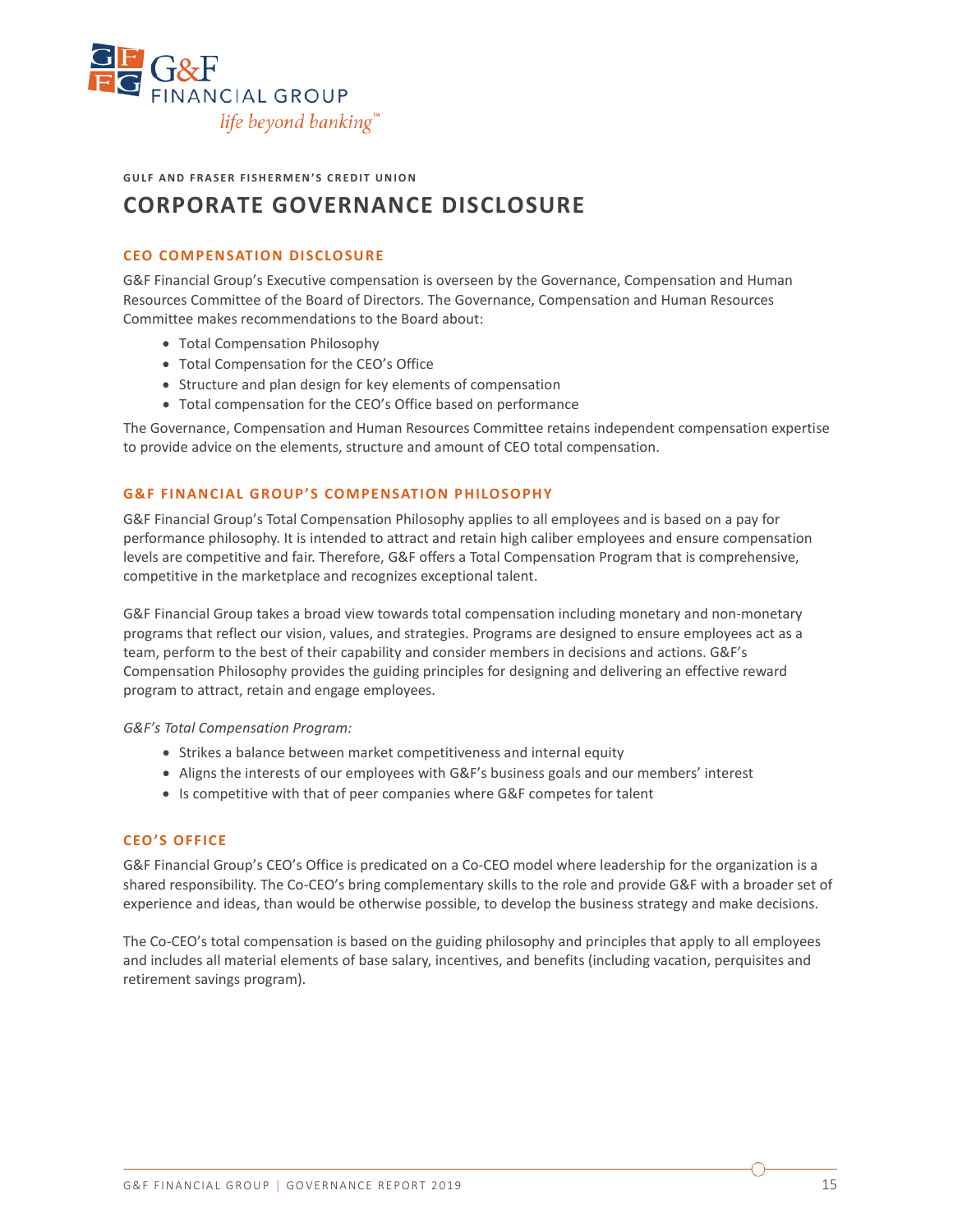

|                                           | William Kiss | Jeff Shewfelt |
|-------------------------------------------|--------------|---------------|
| <b>ACTUAL BASE SALARY PAID</b>            | \$363,044    | \$363,044     |
| <b>SHORT TERM INCENTIVE PAID FOR FY19</b> | \$137,056    | \$137,056     |
| <b>TOTAL</b>                              | \$500,100    | \$500,100     |

The Governance, Compensation and Human Resources Committee have recommended an approach to compensation for the CEO's Office that the Board has approved. The CEO's compensation comparator group is drawn from the Canadian credit union sector. The composition of the comparator group is based on credit unions across Canada within the same asset range as reported by Central 1. The Co-CEO salary range is established based on the 25<sup>th</sup> percentile for the comparator group as described.

#### **BASE SALARY**

Base salary is determined for the CEO's Office by the Board of Directors and is reviewed annually. Any changes to base salary apply equally to the Co-CEO's. Base salary progression is based on a pay for performance philosophy. The Co-CEO's base salary for 2019 is \$363,044.

The salary range is reviewed by the Board of Directors at least every three years to ensure it remains market competitive.

#### **INCENTIVE PROGRAM**

The total compensation package for the Co-CEO's includes a base salary in line with the median of the designated comparative group and a target short and long-term incentive program designed to reward the achievement of annual and longer-term organizational performance objectives.

The Co-CEO's participate in the Management Short Term Incentive Plan (STI Plan) that rewards performance against a predefined set of objectives that are reviewed and approved annually by the Board of Directors. The plan is designed to ensure that we are not incenting behaviours which would create risk for our members or the sustainability of G&F.

The metrics under the plan consider member and employee engagement with G&F, the operational efficiency, financial performance, achievement of business initiatives and asset growth that together provide a balanced approach to assessing organization success. Payments under the STI Plan are contingent on achieving a threshold level of performance. The performance results are determined for the CEO's Office and shared equally by the Co-CEO's. Maximum payout is 40% of base salary. For 2019 performance, each CEO's STI Plan was \$137,056 which represents 38% of salary.

The Board of Directors have approved a Long Term Incentive Plan (LTIP) effective January 1, 2018. This plan is designed to reinforce long-term growth and effective management of the credit union. The LTIP is a rolling plan with a performance term of three years which commences on January 1 and will continue for a term representing three financial years of G&F. For each term there will be a set of strategic objectives and financial measures based on the strategic plan that must be achieved for any payment to be considered and possibly made to the eligible Executives at the end of the performance term. The first eligible payout will be in 2021<sup>1</sup>.

*1for 2018 – 2020*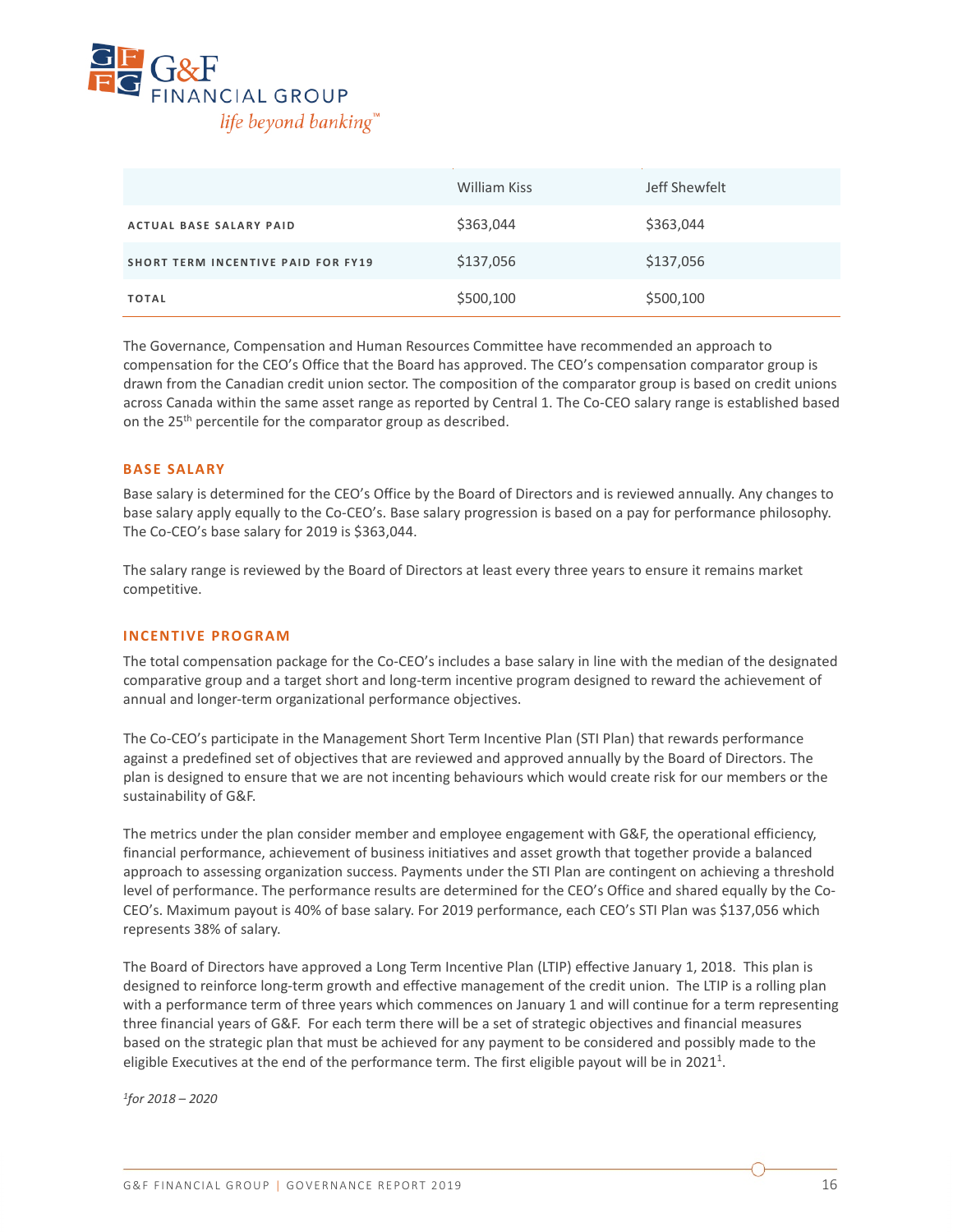

#### **BENEFITS AND PERQUISITES**

G&F Financial Group provides comprehensive benefits to support employees and their families with health, retirement and other work-related benefits to address their unique needs. A healthy and secure workforce is best able to contribute to the accomplishment of our business performance objectives. G&F's commitment to work life balance is evident in our vacation allowance, benefits and unique employee events.

The Co-CEO's participate in the benefits programs that are offered to all employees of G&F. The comprehensive Flexible Health Benefits Program can be tailored to the individual benefit needs based on the allocation of flex credits provided. The level of the plan varies by salary level due to income insurance benefits included under the flexible plan. The plan encompasses extended health care, dental care, life insurance, accidental death and dismemberment insurance, short and long term disability, employee and family assistance plan and provincial health.

The Co-CEO's each have an annual perquisite allowance of up to \$18,000. The Executive Perquisite Program is designed to support the Co-CEO's with business related expenses such as a taxable vehicle allowance and other taxable and nontaxable choices.

#### **RETIREMENT INCOME PROGRAM**

The Co-CEO's participate in the Registered Retirement Savings Plan (RRSP) designed for all G&F employees. They receive 10.5% of their base salary contributed to their G&F RRSP up to the limit allowable under the Canada Revenue Agency (CRA) guidelines. Any amount in excess of their RRSP limit is accrued into a Supplementary Executive Retirement Plan (SERP). The SERP was introduced on January 1, 2017 for the Co-CEO's and provides for the benefits in excess of the *Income Tax Act* maximum.

#### **OTHER EMPLOYMENT TERMS**

The Co-CEO's employment contract stipulates that if their employment is terminated for cause, no notice, salary, benefits or bonus are owed to them. If their employment is terminated without cause, there is a 22 month severance package (including salary, incentives and benefits) owed to them.

#### **EXECUTIVE TEAM**

The G&F Financial Group Executive Team is comprised of the following individuals. For more information on these individuals, visit <https://www.gffg.com/about-us/governance>

William Kiss, Co-CEO Jeff Shewfelt, Co-CEO Chris Goodman, Chief Information Officer Ron Lee, Chief Financial Officer Nelson Sandhu, Chief Experience and Innovation Officer Diane Sullivan, Chief People and Culture Officer Michael Atkinson, Senior Vice President, Wealth and Advice Bobby Dhillon, Senior Vice President, Marketing and Planning